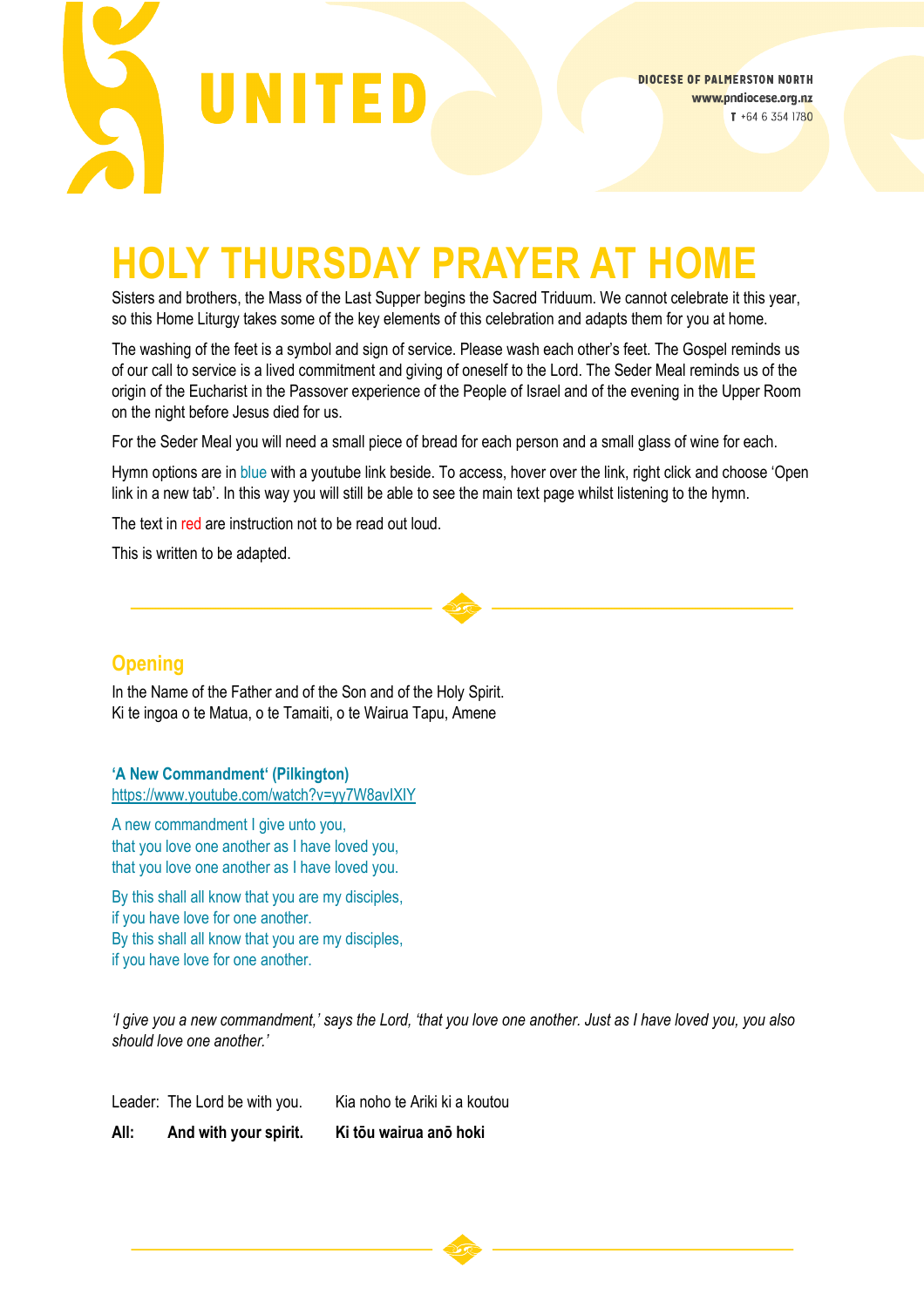#### **Prayer:**

Infinite, intimate God; this night you kneel before your friends and wash our feet.

Bound together in your love, trembling, we drink your cup and watch. Hear this prayer for your love's sake. Amen

## **He Hōnore (Aorere College)**

<https://www.youtube.com/watch?v=wczPnHy5UNE>

He hōnore, he korōria, maungārongo ki te whenua. Whaka-aro pai e ki ngā tangata katoa. Ake, ake, ake, ake. Āmene. Te Atua, te piringa, toku oranga.

*Honour, glory and peace to the land. Goodwill to all people. Forever and ever Amen. God the refuge of my life*

# **Liturgy of the Word**

#### **Exodus 12:1–14**

While the Israelites were still in the land of Egypt, the Lord gave the following instructions to Moses and Aaron: "From now on, this month will be the first month of the year for you. Announce to the whole community of Israel that on the tenth day of this month each family must choose a lamb or a young goat for a sacrifice, one animal for each household. If a family is too small to eat a whole animal, let them share with another family in the neighbourhood. Divide the animal according to the size of each family and how much they can eat. The animal you select must be a one-year-old male, either a sheep or a goat, with no defects.

"Take special care of this chosen animal until the evening of the fourteenth day of this first month. Then the whole assembly of the community of Israel must slaughter their lamb or young goat at twilight. They are to take some of the blood and smear it on the sides and top of the door-frames of the houses where they eat the animal. That same night they must roast the meat over a fire and eat it along with bitter salad greens and bread made

without yeast. Do not eat any of the meat raw or boiled in water. The whole animal—including the head, legs, and internal organs—must be roasted over a fire. Do not leave any of it until the next morning. Burn whatever is not eaten before morning.

"These are your instructions for eating this meal: Be fully dressed, wear your sandals, and carry your walking stick in your hand. Eat the meal with urgency, for this is the Lord's Passover. On that night I will pass through the land of Egypt and strike down every first-born son and first-born male animal in the land of Egypt. I will execute judgement against all the gods of Egypt, for I am the Lord! But the blood on your doorposts will serve as a sign, marking the houses where you are staying. When I see the blood, I will pass over you. This plague of death will not touch you when I strike the land of Egypt.

"This is a day to remember. Each year, from generation to generation, you must celebrate it as a special festival to the Lord. This is a law for all time.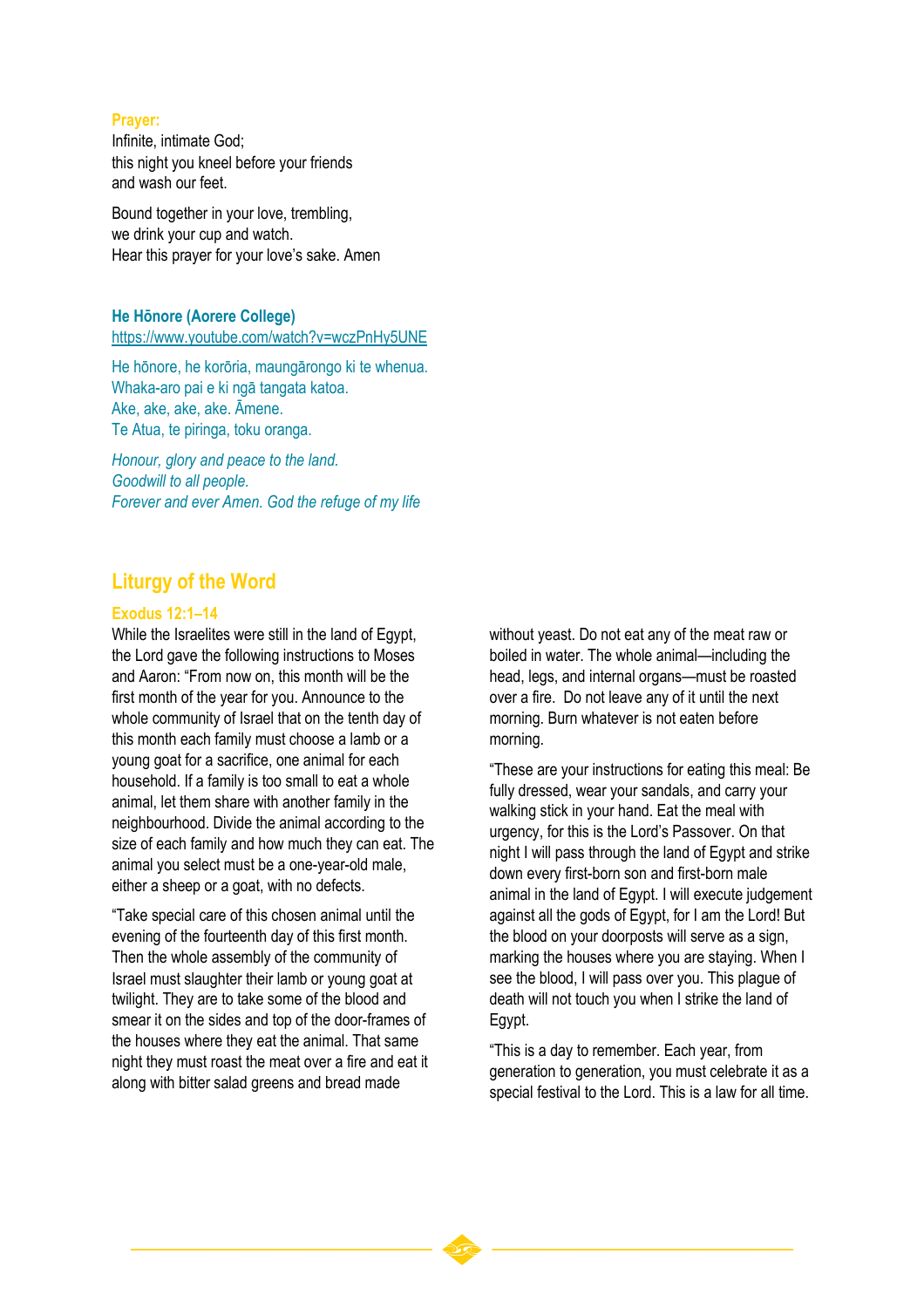#### **Exodus 12:1-14 Maori Bible (MAORI)**

1 A i korero a Ihowa ki a Mohi raua ko Arona i te whenua o Ihipa, i mea,

2 Ko tenei marama hei marama timatanga ki a koutou: hei timatanga tenei mo nga marama o to koutou tau.

3 Korero ki te huihuinga katoa o Iharaira, mea atu, Hei te tekau o nga ra o tenei marama, me tango he reme ma ratou e tenei, e tenei, kia rite ki nga whare o nga matua, he whare, he reme:

4 A, ki te tokoouou te whare mo te reme, ma raua ko tona hoa noho tata ki tona whare e tango, kia rite ki te tokomaha o nga tangata; whakaritea te tokomaha o nga tangata mo te reme ki te kai a tenei, a tenei.

5 Kei whai koha ta koutou reme, hei te toa, hei te tautahi; tangohia mai i nga hipi, i nga koati ranei:

6 A me tiaki e koutou taea noatia te tekau ma wha o nga ra o tenei marama: a ma te huihui katoa o to Iharaira whakaminenga e patu i te ahiahi.

7 A me tango e ratou tetahi wahi o nga toto, ka ta atu ai ki nga pou e rua, ki te korupe hoki o te tatau o nga whare e kainga ai tena mea e ratou.

8 A me kai te kikokiko i taua po ano, he mea tunu ki te ahi, he taro rewenakore hoki; he puwha kawa hoki ta ratou e kinaki ai ki taua mea.

9 Kaua tetahi wahi e kainga matatia, he mea kohua ranei ki te wai, engari kia tunua ki te ahi; ko tona pane, ko ona waewae, me ona whekau.

10 Kaua hoki e whakatoea tetahi wahi ona ki te ata; a, ko te wahi ona e toe ki te ata, tahuna ki te ahi.

11 A me penei ta koutou kai i taua mea; kia whitikiria o koutou hope, hei o koutou waewae o koutou hu, ko a koutou tokotoko hoki ki o koutou ringaringa; kia hohoro hoki te kai: ko te kapenga hoki a Ihowa tena.

12 Ta te mea ka tika ahau ra waenganui o te whenua o Ihipa i taua po, ka patu hoki i nga matamua katoa i te whenua o Ihipa, i te tangata a tae iho ana ki te kararehe; a ka puta aku whakawa ki nga atua katoa o Ihipa: ko Ihowa ahau.

13 A hei tohu mo koutou te toto i nga whare e noho ai koutou; a, ka kite ahau i te toto, ka kape ahau i a koutou, e kore ano hoki te whiu e pa ki a koutou hei whakamate, ina patu ahau i te whenua o Ihipa.

14 A, hei whakamaharatanga mo koutou tenei ra; hei konei koutou tuku ai i te hakari ki a Ihowa, tuku iho ki o koutou whakatupuranga; ko te ture tenei ake nei, ake nei, kia hakaritia e koutou tenei ra.

#### **Psalm 116**

Our Blessing Cup (Alstott) – [https://www.youtube.com/watch?v=\\_GhGhtritrM](https://www.youtube.com/watch?v=_GhGhtritrM) Refrain Our blessing cup is a communion with the blood of Christ

## **Ko te Haami 116**

*Ko ta tatou kapu o te manaaki ka uru ki nga toto o te Karaiti.*

He aha taku e whakahoki ai ki a Ihowa mo ana atawhainga katoa i ahau? Ka mau ahau ki te kapu o te whakaoranga, ka karanga ki te ingoa o Ihowa.

*Ko ta tatou kapu o te manaaki ka uru ki nga toto o te Karaiti.*

He mea utu nui ki ta Ihowa titiro te matenga o tana hunga tapu. E Ihowa, he pono ko ahau tau pononga; nau i wewete oku here.

*Ko ta tatou kapu o te manaaki ka uru ki nga toto o te Karaiti.*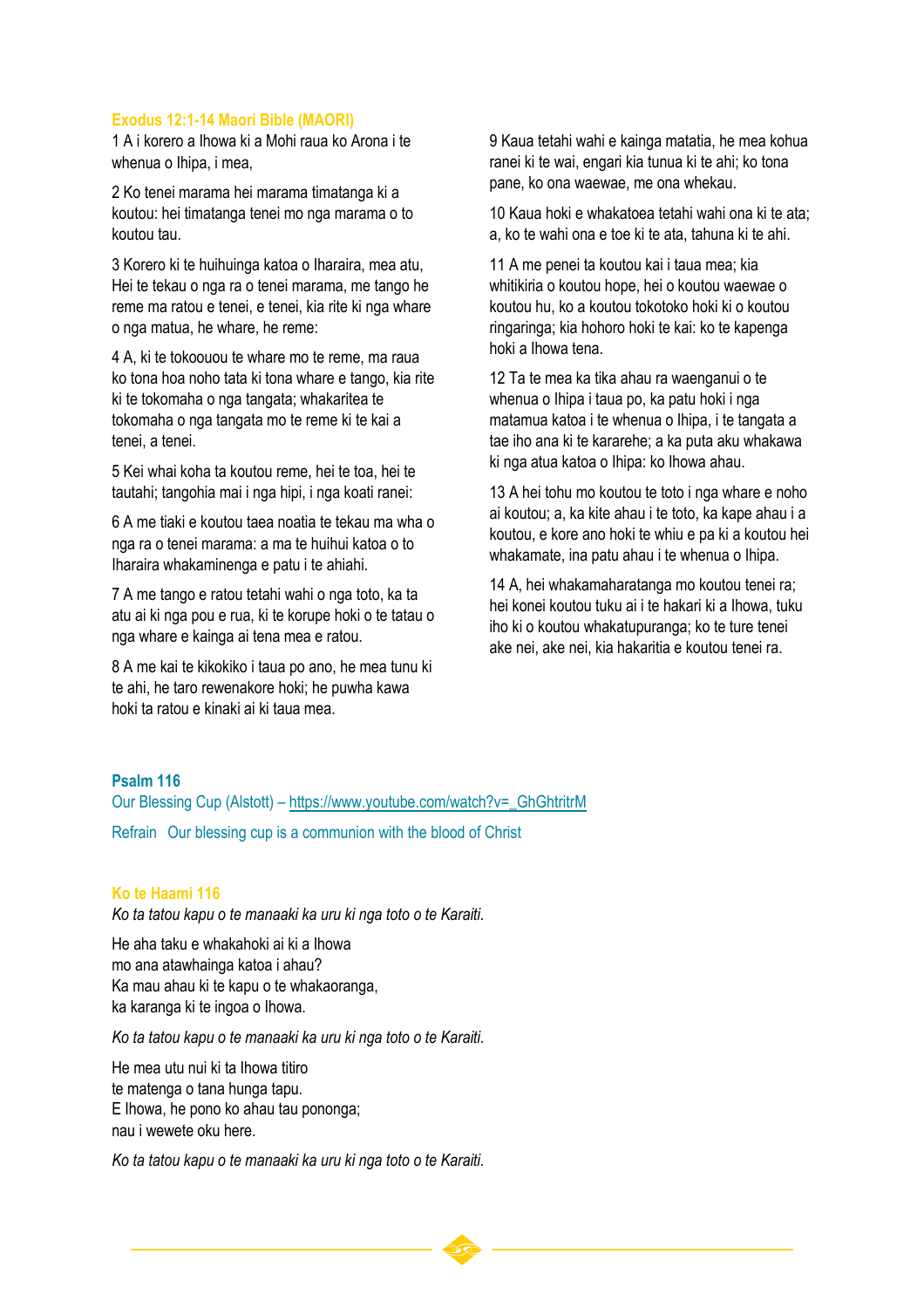Ka tukua e ahau te patunga tapu, ara te whakawhetai: ka karanga ki te ingoa o Ihowa. Ka whakamana e ahau aku kupu taurangi ki a Ihowa, ae, ki te aroaro o tana iwi katoa.

*Ko ta tatou kapu o te manaaki ka uru ki nga toto o te Karaiti*

## **John 13:1–17, 31–35**

Before the Passover celebration, Jesus knew that his hour had come to leave this world and return to his Father. He had loved his disciples during his ministry on earth, and now he loved them to the very end. It was time for supper, and the devil had already prompted Judas, son of Simon Iscariot, to betray Jesus. Jesus knew that the Father had given him authority over everything and that he had come from God and would return to God. So he got up from the table, took off his robe, wrapped a towel around his waist, and poured water into a basin. Then he began to wash the disciples' feet, drying them with the towel he had around him.

When Jesus came to Simon Peter, Peter said to him, "Lord, are you going to wash my feet?"

Jesus replied, "You don't understand now what I am doing, but some day you will."

"No," Peter protested, "you will never ever wash my feet!" Jesus replied, "Unless I wash you, you won't belong to me." Simon Peter exclaimed, "Then wash my hands and head as well, Lord, not just my feet!"

Jesus replied, "A person who has bathed all over does not need to wash, except for the feet, to be entirely clean. And you disciples are clean, but not all of you." For Jesus knew who would betray him.

#### **Hoani 13:1–17, 31–35**

1 Na, i mua ake o te hakari o te kapenga, ka mahara a Ihu kua taka tona wa e haere atu ai ia i tenei ao ki te Matua; aroha ana ia ki ona o te ao nei, arohaina ana ratou taea noatia te mutunga.

2 A, i te mutunga o te hapa, kua whakamaharatia noatia ake ano hoki e te rewera te ngakau o Hura Ikariote, tama a Haimona, kia tukua ia;

3 A ka mahara a Ihu kua oti nga mea katoa te homai e te Matua ki ona ringa, i haere mai ia i te Atua, e hoki atu ana ki te Atua;

That is what he meant when he said, "Not all of you are clean."

After washing their feet, he put on his robe again and sat down and asked, "Do you understand what I was doing? You call me 'Teacher' and 'Lord,' and you are right, because that's what I am. And since I, your Lord and Teacher, have washed your feet, you ought to wash each other's feet. I have given you an example to follow. Do as I have done to you. I tell you the truth, slaves are not greater than their master. Nor is the messenger more important than the one who sends the message. Now that you know these things, God will bless you for doing them.

As soon as Judas left the room, Jesus said, "The time has come for the Son of Man to enter into his glory, and God will be glorified because of him. And since God receives glory because of the Son, he will give his own glory to the Son, and he will do so at once. Dear children, I will be with you only a little longer. And as I told the Jewish leaders, you will search for me, but you can't come where I am going. So now I am giving you a new commandment: Love each other. Just as I have loved you, you should love each other. Your love for one another will prove to the world that you are my disciples."

4 Ka whakatika ia i te hapa, ka whakarere i ona kakahu; ka mau ki te tauera, ka whitiki i a ia.

5 Me i reira ka ringihia e ia he wai ki te peihana, a ka anga ka horoi i nga waewae o nga akonga, ka muru hoki ki te tauera i whitikiria ai ia.

6 A, ka tae ia ki a Haimona Pita, ka mea tera ki a ia, E te Ariki, e horoi ana koe i oku waewae?

7 Ka whakahoki a Ihu, ka mea ki a ia, E kore koe e matau aianei ki taku e mea nei: otira e matau koe a mua ake nei.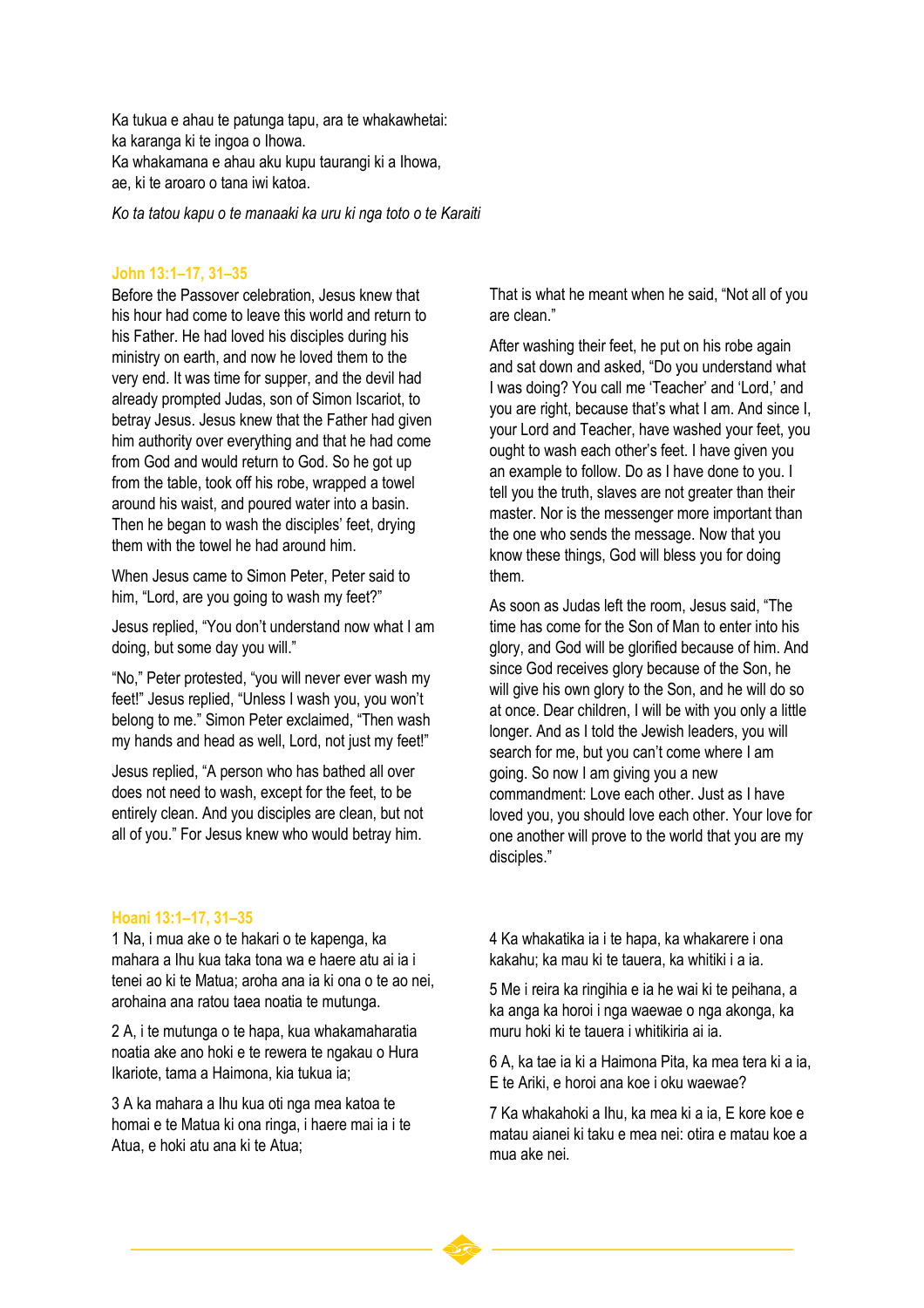8 Ka mea a Pita ki a ia, E kore rawa koe e horoi i oku waewae. Ka whakahokia e Ihu ki a ia, Ki te kore ahau e horoi i a koe, kahore au wahi i roto i ahau.

9 Ka mea a Haimona Pita ki a ia, E te Ariki, aua ra ko oku waewae anake, engari ko oku ringa me toku matenga.

10 Ka mea a Ihu ki a ia, Ki te mea i te kaukau tetahi, kahore atu he aha mana, ko te horoi anake i ona waewae, e ma katoa ana hoki ia: e ma ana koutou, otira kahore katoa.

11 I mohio hoki ia ki te tangata e tukua ai ia; koia ia i mea ai, kahore koutou katoa i ma.

12 A ka oti o ratou waewae te horoi, ka mau ia ki ona kakahu, ka noho ano, na, ka mea ki a ratou, E matau ana ranei koutou ki taku i mea nei ki a koutou?

13 E karangatia ana ahau e koutou, E te Kaiwhakaako, E te Ariki: a he tika ta koutou korero; ko ahau hoki ia.

14 Na kua horoia nei o koutou waewae e ahau, e to koutou Ariki, e to koutou Kaiwhakaako; me horoi ano hoki e koutou nga waewae o tetahi, o tetahi o koutou.

15 Kua hoatu nei hoki e ahau he tauira mo koutou, kia rite ai ta koutou mahi ki taku i mea nei ki a koutou.

16 He pono, he pono taku e mea nei ki a koutou, Kahore te pononga e nui ake i tona rangatira; e kore ano te tangata i tonoa e nui atu i tona kaitono.

17 Ki te matau koutou ki enei mea, ka koa ki te meatia e koutou.

31 No tona rironga atu ki waho, ka mea a Ihu, Katahi te Tama a te tangata ka whakakororiatia, ka whai kororia ano te Atua i a ia.

32 A ka whakakororia te Atua i a ia i roto i a ia ake, ina, ka hohoro tana whakakororia i a ia.

33 E nga tamariki, poto kau nei taku noho i a koutou, Tera koutou e rapu i ahau: ko taku hoki i mea ai ki nga Hurai, E kore koutou e ahei te haere ake ki te wahi e haere ai ahau; ko taku kupu ano tena ki a koutou.

34 He ture hou taku ka hoatu nei ki a koutou, kia aroha koutou tetahi ki tetahi; kia rite ki toku aroha ki a koutou, waihoki kia aroha koutou tetahi ki tetahi.

35 Ma konei ka matau ai te katoa, he akonga koutou naku, me ka aroha koutou tetahi ki tetahi.

# **Washing of the Feet**

Please place the bowl of water and towel(s) in a central place.

**All:** On this holy night we remember that Jesus taught us to be servants before all else; servants to each other and to become a servant-church for the world. As we wash each other's feet, we ask you Servant-God to teach your Church humility. Instruct us in the ways of service.

Wash each other's feet

# **A Seder Table Blessing**

If you wish, follow the ancient Jewish tradition of the Table Seder. Place the bread and cups of wine on the table. Read the Te Deum together or taking a verse each.

## **Te Deum Laudamus**

We praise you O God and acclaim you as the Lord. All creation worships you: the Father everlasting. To you all angels, all the powers of heaven: cherubim and seraphim, sing in endless praise,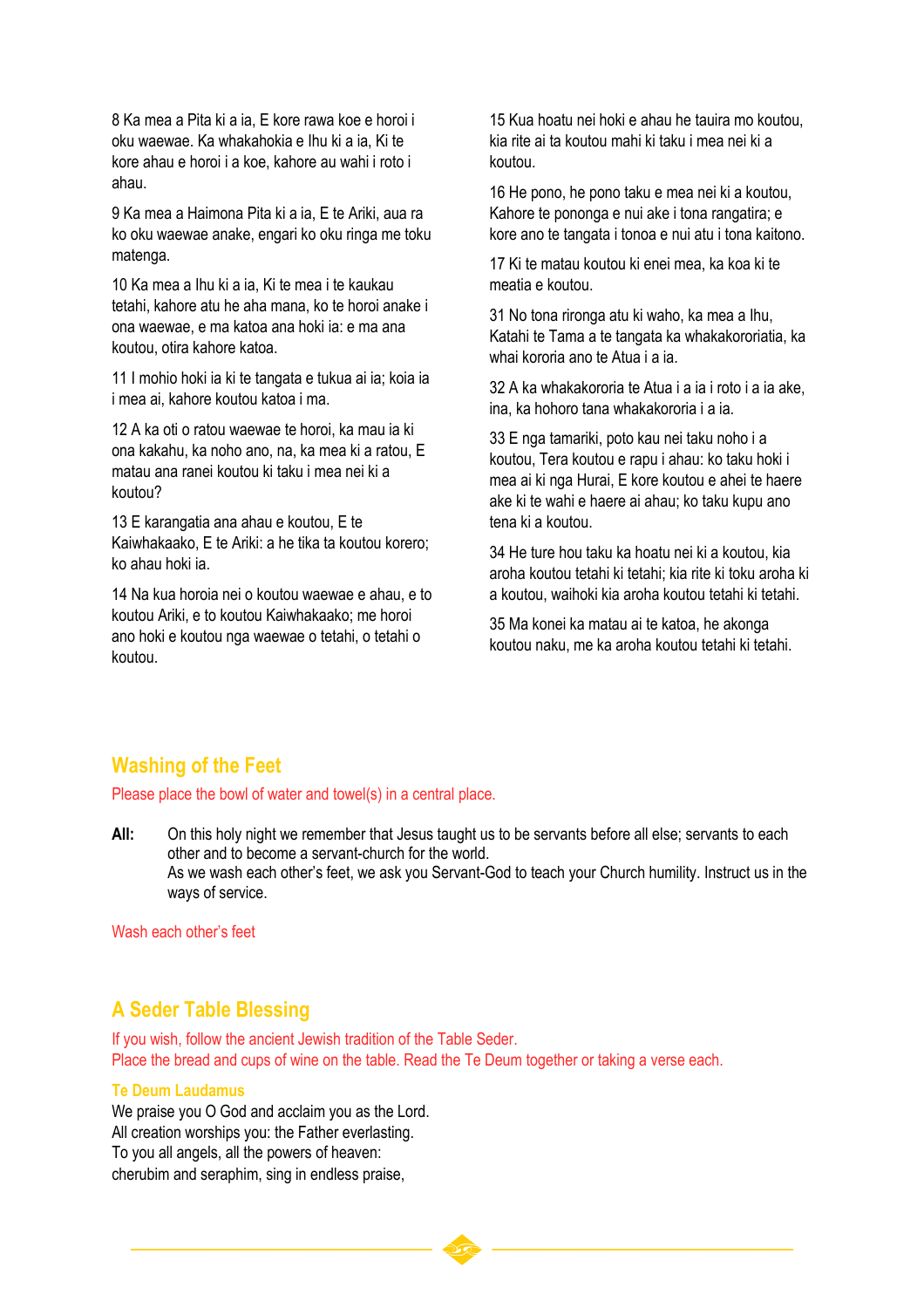Holy, holy, holy Lord, God of power and might: heaven and earth are full of your glory. The glorious company of apostles praise you: the noble fellowship of prophets praise you, the white-robed army of martyrs praise you.

Throughout the world the holy Church acclaims you: Father, of majesty unbounded, your true and only Son, worthy of all worship: and the Holy Spirit, our advocate and guide.

You Christ are the king of glory: the eternal Son of the Father.

When you became incarnate to set us free: you humbly accepted the Virgin's womb.

You overcame the sting of death: and opened the kingdom of heaven to all believers.

You are seated at God's right hand in glory: we believe that you will come and be our judge.

Come then Lord and help your people: bought with the price of your own blood, and bring us with your saints: to glory everlasting.

Glory to the Father, and to the Son, and to the Holy Spirit; as it was in the beginning, is now, and ever shall be, world without end. Amen.

#### Share the bread and cup

#### **Table Hymn**

'Now in this banquet' (Haugen) - <https://www.youtube.com/watch?v=JCzxub9hMxo>

Refrain Now in this banquet, Christ is our bread; here shall all hungers be fed. Bread that is broken, wine that is poured. Love is the sign of our Lord.

# **Prayers of Intercession**

We pray for those who are homeless and stateless tonight. We ask God to protect them and to move the hearts of many to care for them and give them shelter. E te Ariki whakarongo mai rā ki ā mātou / Let us pray

We pray for the baptized people of God that we may be signs and instruments of peace and servanthood in our homes, workplaces, communities and country. E te Ariki whakarongo mai rā ki ā mātou / Let us pray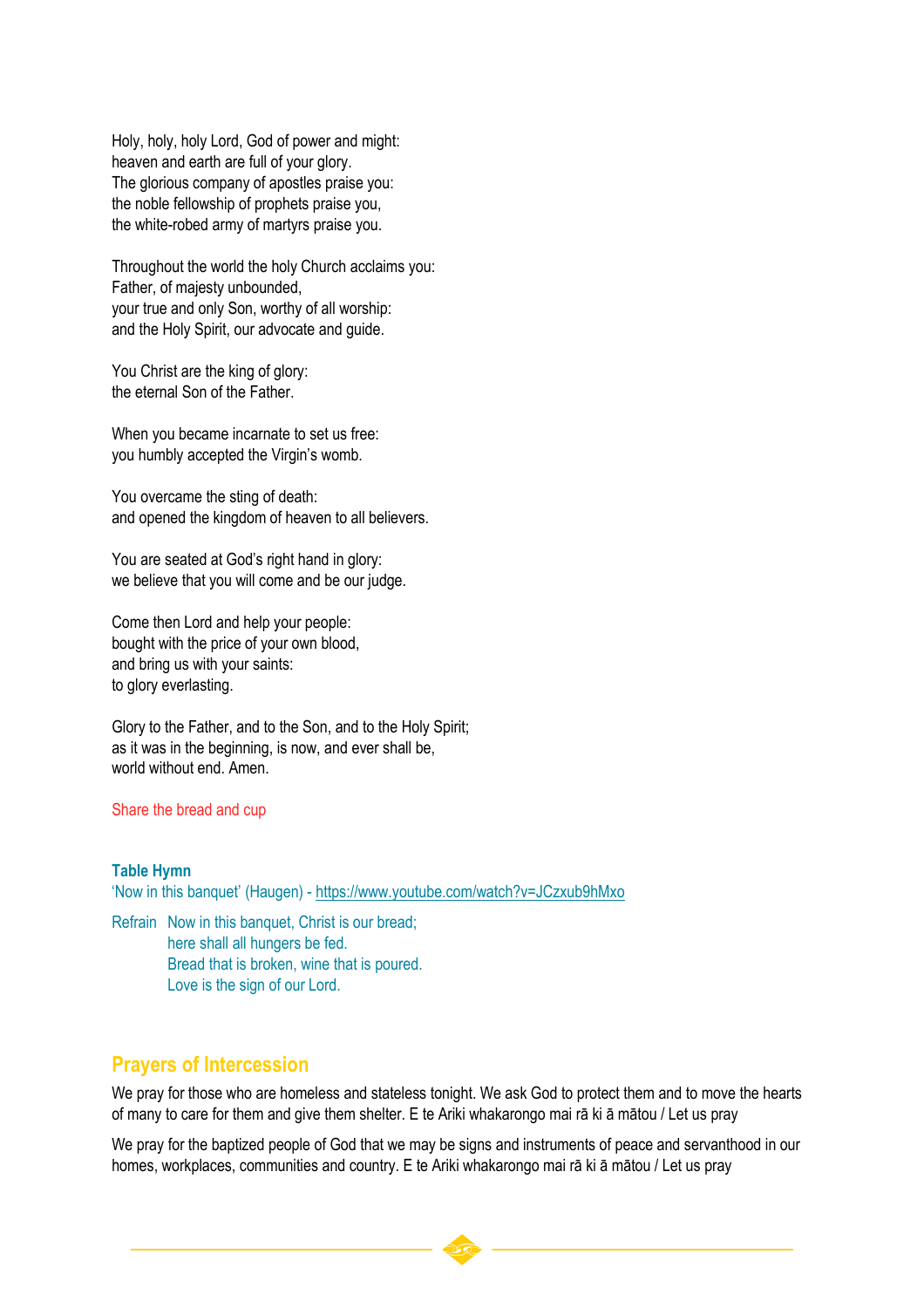We pray for all those impacted by the Corona virus and pray especially for those who are ill and those who mourn the death of their loved ones. E te Ariki whakarongo mai rā ki ā mātou / Let us pray

We pray for those who are serving our community tonight in essential services that God who sees this work will reward them and keep them safe. E te Ariki whakarongo mai rā ki ā mātou / Let us pray

We pray for the whole world and for all people and for all needs: God of mercies hear our prayer. E te Ariki whakarongo mai rā ki ā mātou / Let us pray

Please add your own prayers

# **The Lord's Prayer**

## Everyone prays this together

Our Father in heaven, hallowed be your name, your kingdom come, your will be done, on earth as in heaven.

Give us today our daily bread. Forgive us our sins as we forgive those who sin against us.

Save us from the time of trial and deliver us from evil. For the kingdom, the power, and the glory are yours now and for ever. Amen.

## Kua akona nei tātou e tō tātou Ariki, ka īnoi tatou

E tō mātou Matua i te rangi Kia tapu tōu Ingoa. Kia tae mai tōu rangatiratanga. Kia meatia tāu e pai ai ki runga ki te whenua, kia rite anō ki tō te rangi. Hōmai ki a mātou āianei he taro mā mātou mō tēnei rā. Murua ō mātou hara, Me mātou hoki e muru nei i ō te hunga e hara ana ki a mātou. Āua hoki mātou e kawea kia whakawaia; Engari whakaorangia mātou i te kino: Nōu hoki te rangatiratanga, te kaha, me te korōria, Āke ake ake. Āmine.

**E tō mātou Matua (sung Our Father with words)** [https://www.youtube.com/watch?v=QIyK7c\\_Az8g](https://www.youtube.com/watch?v=QIyK7c_Az8g)

# **Final Prayer**

#### Together:

Let us pray.

God of all you call your Church to servanthood. May our memorial of the washing of the feet and the memorial of the Passover bring us deep faith in you.

Bless the homes of our family and our friends this evening.

Bless the homes of our neighbours, those we know and those we don't.

Bless those who have no homes to shelter in and be their comfort as you move the hearts of individuals and nations to care for the poor and the disposed.

Amen